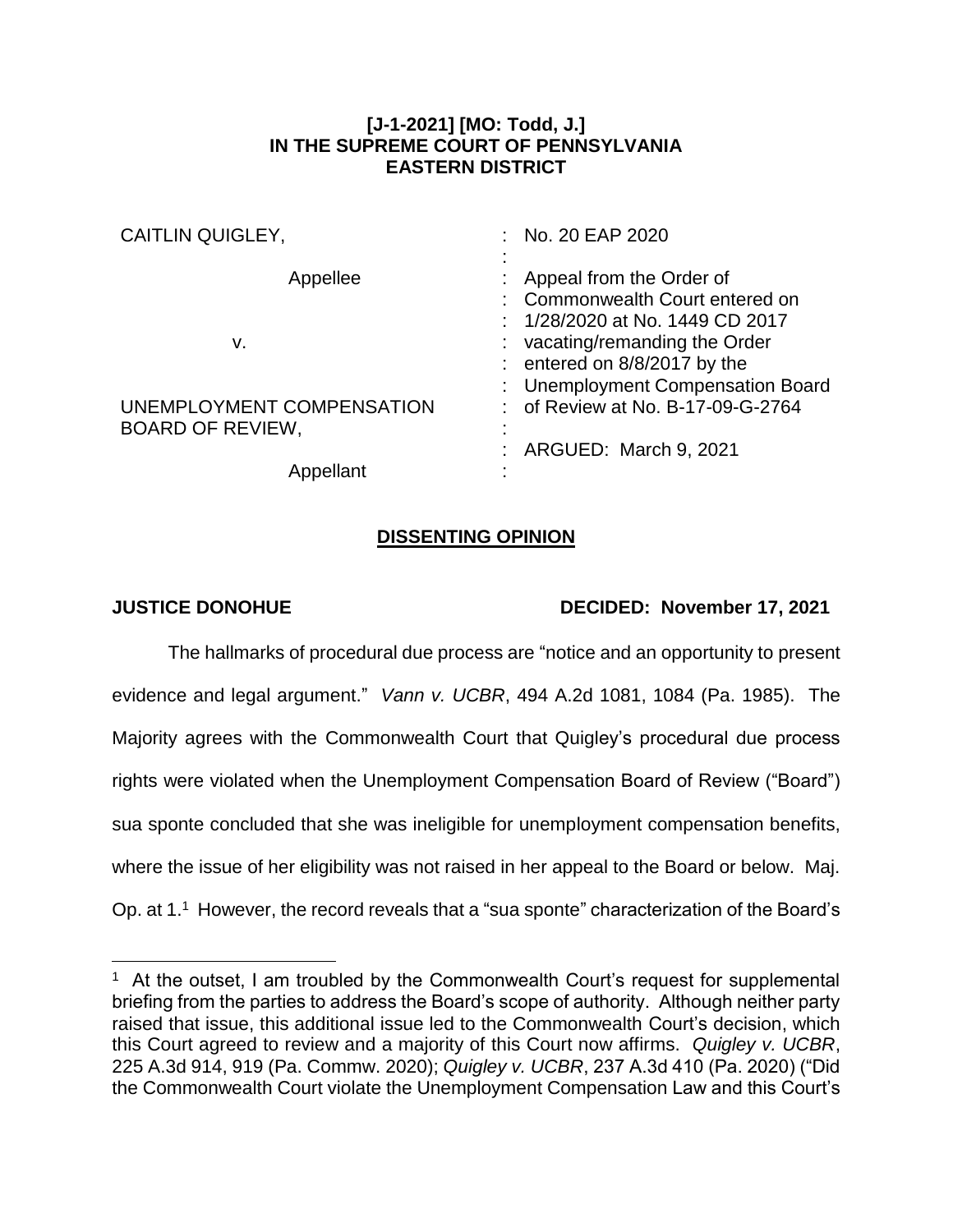review of Quigley's eligibility is incorrect. The issue of eligibility was raised with the filing of Quigley's claim and expressly ruled upon by both the Department of Labor and Industry ("Department") and the referee. According to the Unemployment Compensation Law  $("UCL")^2$  and the Department's regulations, the Board was required to review the referee's decision, which included the issue of Quigley's eligibility for benefits. It was under no obligation to advise the claimant that it would be exercising its statutory authority to conduct this review. Therefore, it was not required to give notice that the issue of Quigley's eligibility was subject to its review. Furthermore, Quigley had an opportunity to be heard on her claim before the referee, and the Board was not required to provide a hearing to take additional evidence. Accordingly, I dissent.

The threshold issue attending any claim for unemployment compensation benefits is eligibility, as many exclusions may apply that could foreclose the receipt of benefits, including, in this case, self-employment. 43 P.S. § 802 (Ineligibility for compensation).<sup>3</sup>

 $\overline{a}$ 

An employe shall be ineligible for compensation for any week--

\* \* \*

decision in *Peak v. Unemployment Comp. Bd. of Review*, 509 Pa. 267, 501 A.2d 1383 (1985) by misapplying *Lyness v. State Bd. of Med.*, 529 Pa. 535, 605 A.2d 1204 (1992) to improperly limit the scope of the Board's review solely to the issues raised by the appellant?"). Respectfully, the Commonwealth Court does not have the authority to sua sponte raise an issue for its own consideration. It must decide an appeal as it is filed. In my view, the appropriate disposition of this appeal is to vacate the decision of the Commonwealth Court and remand for a decision based on the issues raised by the appellant. Because the Majority decides the merits of the issue raised by the Commonwealth Court, I write to express my dissenting view.

<sup>2</sup> Act of December 5, 1936, Second Ex. Sess., P.L. (1937) 2897, *as amended*, 43 P.S. §§ 751–919.10.

<sup>&</sup>lt;sup>3</sup> Section 402(h) of the UCL, 43 P.S.  $\S$  802(h), is known as the self-employment exclusion and contains the sideline business exception: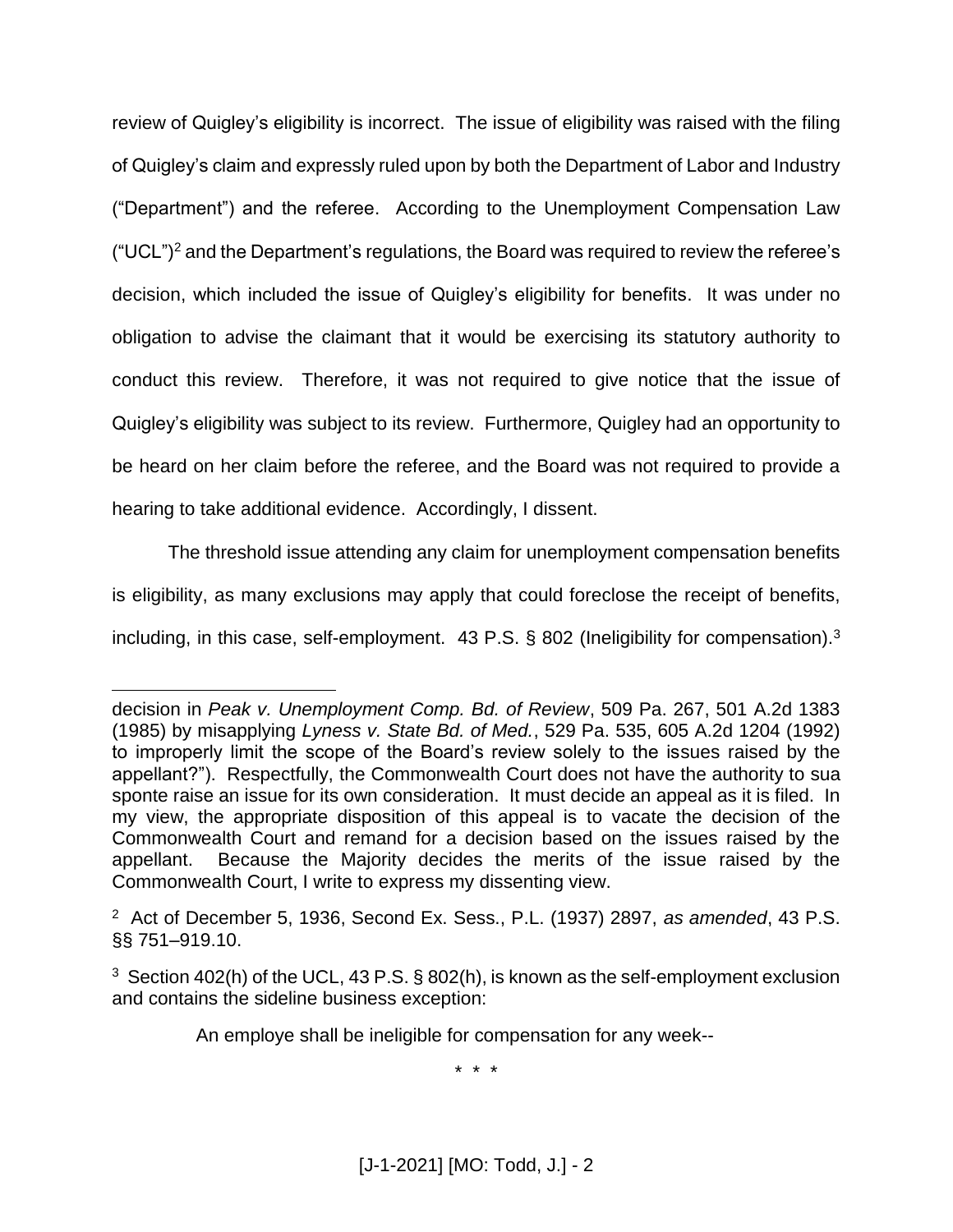The Department had to consider the income from Quigley's editing business to determine both her eligibility (whether sideline business exception to self-employment exclusion applied) and the calculation of benefits (reduction of benefits based on the amount of sideline business income). 43 P.S. §§ 802(h), 804. Because, in this context, the income inquiry relates to eligibility and the rate of compensation, I agree with Judge Cohn Jubelirer that review of one component necessarily involves review of the other. *Quigley v. UCBR*, 225 A.3d 914, 929 (Pa. Commw. 2020) (Cohn Jubelirer, J., dissenting) ("An appeal as to one is an appeal to both.").

Quigley raised the eligibility issue when she disclosed her editing business to the Department, Transcript of Testimony, 5/9/2017 (hereinafter, "T.T."), Exhibit # 4 (Claimant Questionnaire, 4/11/2017, ¶ 6), and she had the burden of proving that the income from her editing business did not disqualify her from receiving benefits. *Kress v. UCBR*, 23 A.3d 632, 636 (Pa. Commw. 2011). The Department recognized the eligibility issue — "There is a sideline business eligibility issue." T.T., Exhibit # 3 (Notice of Determination,

 $\overline{a}$ 

43 P.S. § 802(h). *See Lowman v. UCBR*, 235 A.3d 278 (Pa. 2020) (setting forth test for determination of self-employment under Section 802(h)).

<sup>(</sup>h) In which he is engaged in self-employment: Provided, however, That an employe who is able and available for fulltime work shall be deemed not engaged in self-employment by reason of continued participation without substantial change during a period of unemployment in any activity including farming operations undertaken while customarily employed by an employer in full-time work whether or not such work is in "employment" as defined in this act and continued subsequent to separation from such work when such activity is not engaged in as a primary source of livelihood. Net earnings received by the employe with respect to such activity shall be deemed remuneration paid or payable with respect to such period as shall be determined by rules and regulations of the department.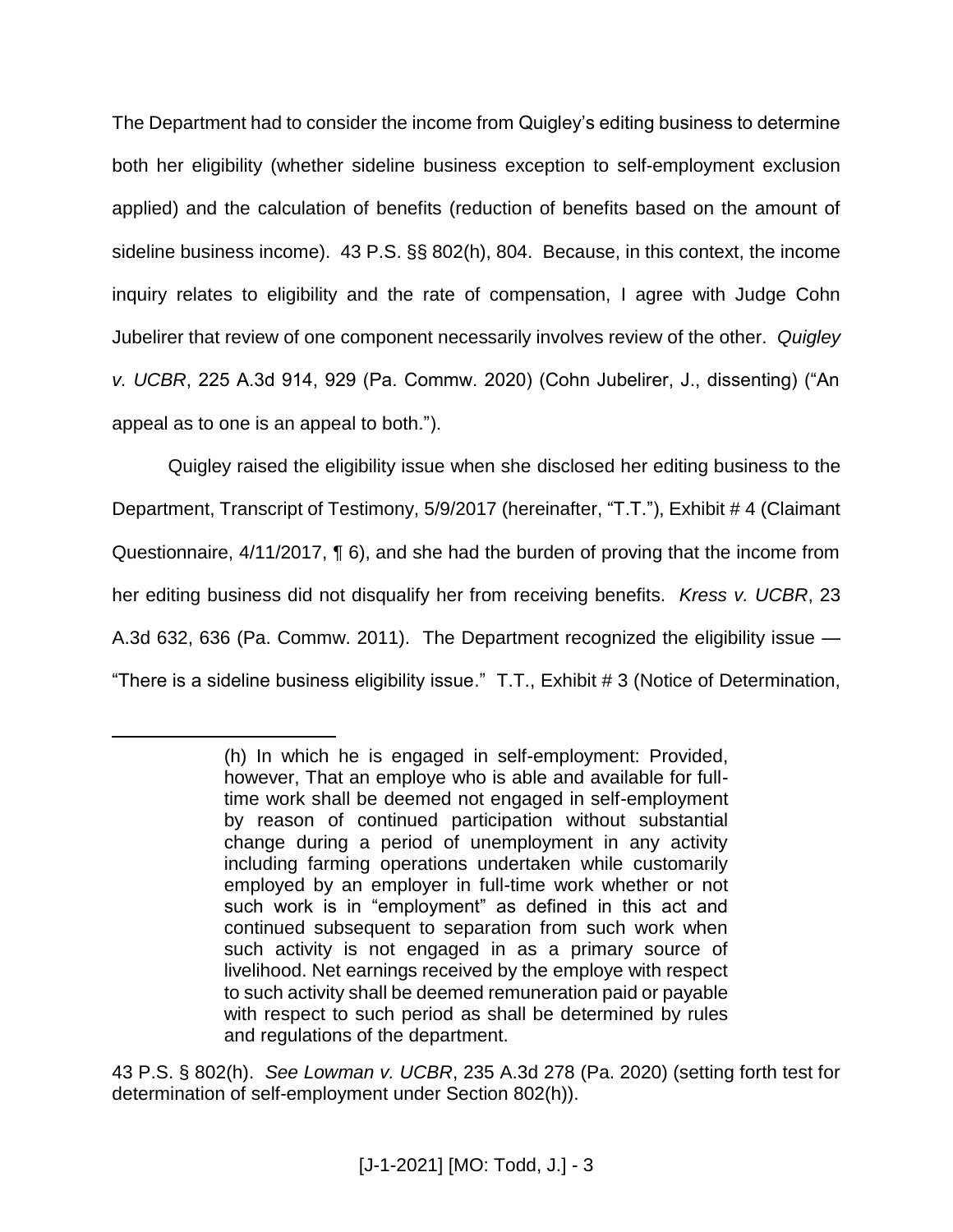4/12/2017, ¶ 1). Based solely on Quigley's application, which asserted the pure conclusion of law that she engaged in a sideline business, the Department expressly resolved the eligibility issue in her favor, finding that she was engaged in a sideline business, not self-employment, and, therefore, she was "eligible for benefits beginning with waiting week ending 4/8/2017 under Section 402(h) of the Pennsylvania UC Law." T.T., Exhibit # 3 (Notice of Determination, 4/12/2017, at 1). Because Quigley received income from her self-proclaimed sideline business, the Department then calculated the amount of income to be deducted from her weekly unemployment compensation benefits, concluding that a "prorated weekly deductible amount [of] \$237" was required. *Id.* (Notice of Determination, 4/12/2027, ¶ 4).

On appeal, Quigley challenged only the calculation of the deduction based on her 2016 income from editing. Petition for Appeal, 4/18/2017, Attachment (Email to ra-li-ucappeals@pa.gov, April 18, 2017). The record before the referee consisted only of the "UC File Folder." T.T., at 1. It confirms the referee's understanding that the income generated from Quigley's editing business was relevant to her eligibility and to the rate of compensation. The referee's "Notice of Hearing" contained the following text: "SPECIFIC ISSUES to be considered in this appeal … #18 - Section 402(h)–Whether claimant is engaged in self-employment." T.T., Referee Exhibit #1 (Notice of Hearing, 4/26/2017, at 1). In reviewing Quigley's appeal, the referee further stated the issue as: "Is the claimant's income from self-employment deductible from UC, and, if so, to what extent?" Referee's Decision & Order, 5/11/2017, at 2.

The Majority's construct of this record ignores the fact that the Notice of Hearing specifically indicated that the claimant's engagement in self-employment, and therefore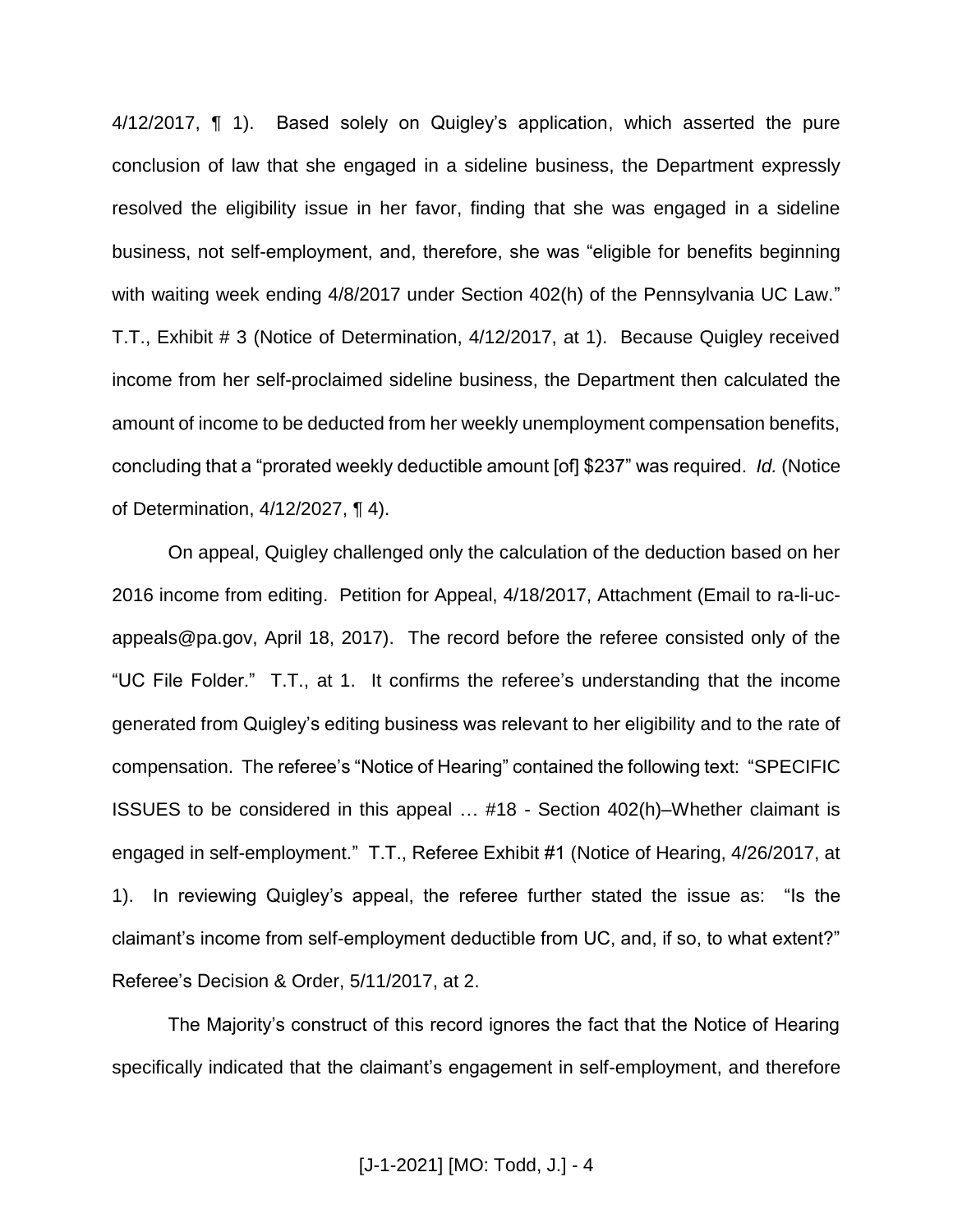her eligibility, was at issue. Likewise, the first part of the second issue noted by the referee – "is the claimant's income from self-employment deductible from UC" — squarely requires a determination that Quigley was engaged in a sideline business and therefore eligible, leading to the second part of the issue — "and, **if so**, to what extent." In my view, to read the Notice of Hearing and the referee's decision to exclude the eligibility issue requires a complete contortion of words.

Nothing in the record supports the Majority's assertion that the referee did not rule on the eligibility issue or provide her "own independent reasoned decision" regarding eligibility. Maj. Op. at 31. To the contrary, the record indicates that the referee made findings of facts and discussed the relevant law, including the self-employment exclusion, the sideline business exception, and the computation of weekly earnings provisions, and then made conclusions of law based on her application of the law to the facts. T.T., Exhibits ## 4, 5; Referee's Decision & Order, 5/11/2017, at 1–3. The referee affirmed the Department's determination of eligibility, expressly stating in her order that Quigley "is **NOT DISQUALIFIED** from receiving compensation under" Section 402(h) of the UCL. Referee's Decision & Order, 5/11/2017, at 3 (emphasis in original).

Agreeing with the Commonwealth Court, the Majority opines that the referee did not expressly rule on the eligibility issue because there was "no active controversy regarding this issue for the referee to decide." Maj. Op. at 30. The Majority's view of Quigley's claim for benefits is divorced from the relevant facts of record in this case. In her application, Quigley submitted a questionnaire and a Schedule C to her 2016 tax return to support her conclusion that she was self-employed in a sideline business (a statutorily defined status). On appeal to a referee for the finding of eligibility for benefits

[J-1-2021] [MO: Todd, J.] - 5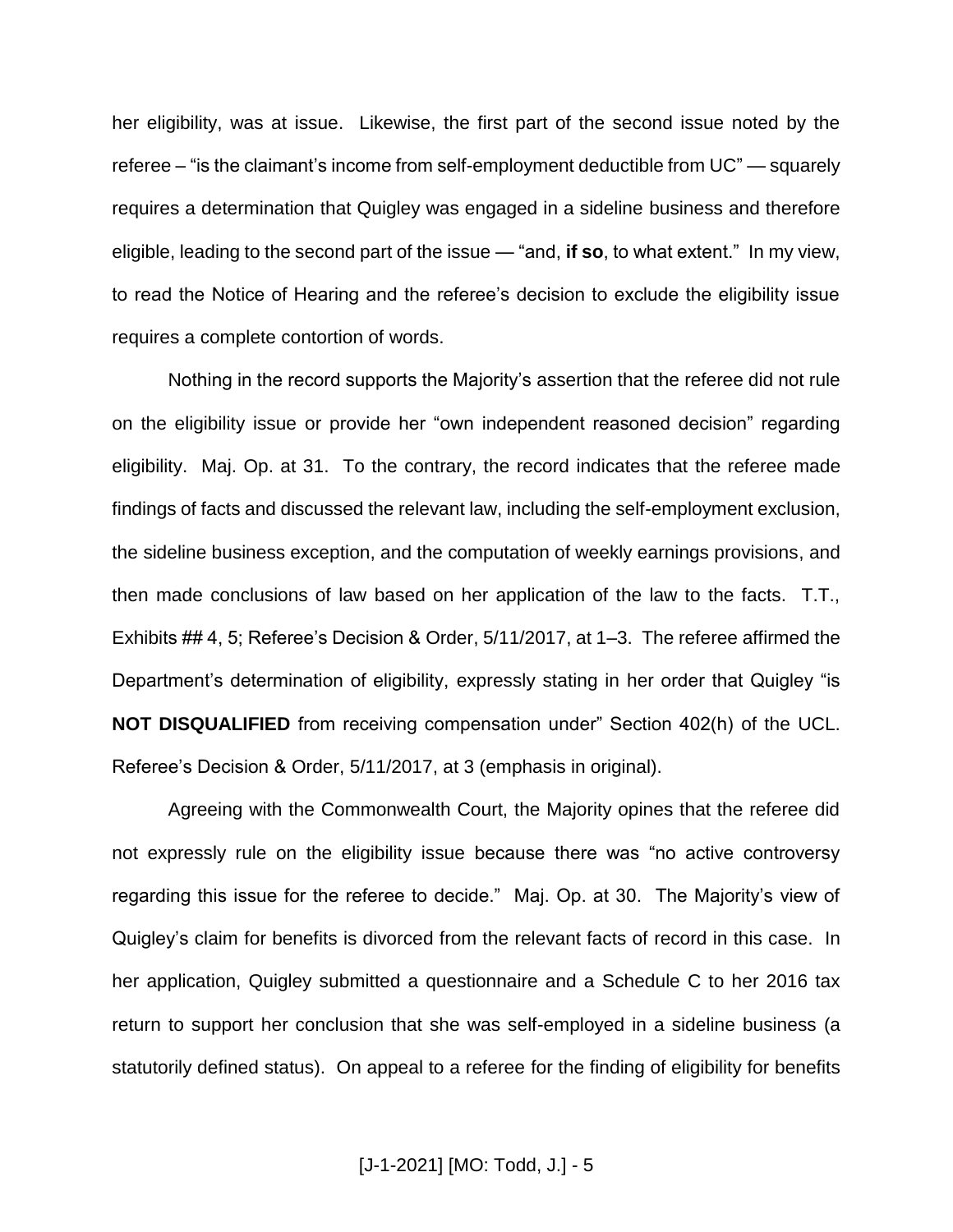in the amount awarded, Quigley did not appear for the hearing where the specific issue to be determined was whether she was self-employed and engaged in a sideline business and entitled to benefits in an amount to be determined. The Department's Service Center's determination of eligibility was not being "challenged" in an adversarial manner. Instead, at the hearing, the claimant had a burden of proof to meet: provide evidence that she was statutorily entitled to benefits and, if so, provide evidence to support a calculation of the benefits she should receive. On appeal to the Board, it was free to review the record (the application questionnaire and a Schedule C to her 2016 tax return) and make the ultimate determination on eligibility. Having taken an appeal, the statute clearly places the burden on the claimant to establish the nature of her self-employment because without that predicate proof, no award of benefits can be made.

The Majority's view that absent a contest by the employer, a finding of selfemployment cannot be the subject of a referee's inquiry cannot be correct. While some unemployment compensation eligibility requirements can be conceded by an employer, e.g., not a voluntary quit or no willful misconduct, an employer is without knowledge or information to support a concession on the claimant's assertion of a statutory exception from the self-employment exclusion. That information is exclusively within the knowledge of the claimant. The Majority's rationale and holding means that an employer can force payment of UC benefits even if the claimant is not entitled to benefits and that neither the referee nor the Board can require proof by the claimant where a claimant appeals from the amount of benefits awarded. While the unemployment compensation law must be liberally construed in favor of awarding benefits, the result endorsed by the Majority is untenable.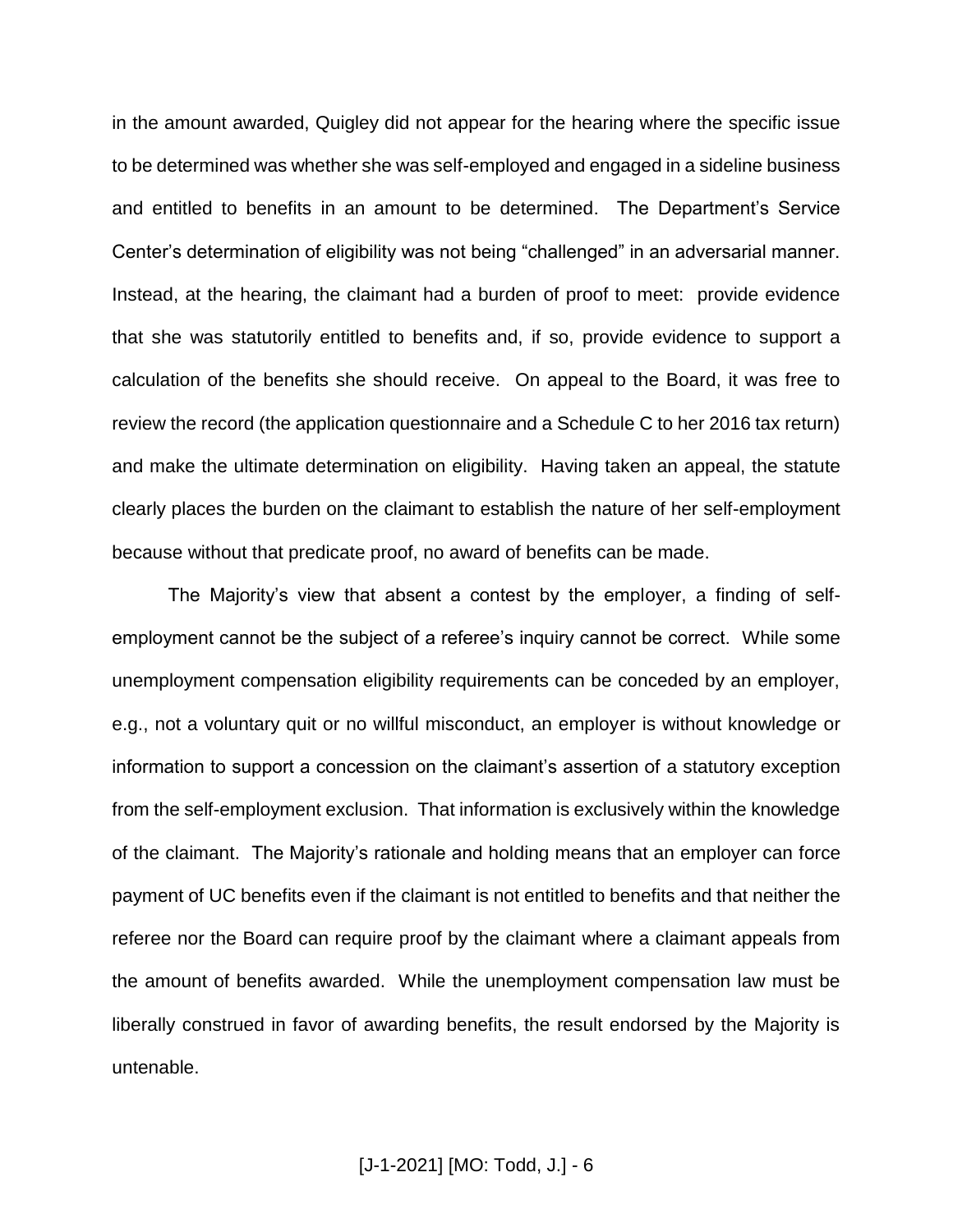The referee expressly ruled that Quigley was not disqualified from receiving benefits by her editing business, and the Board, in recounting the procedural history of this case, acknowledged that the Department "**issued a determination** granting benefits to the claimant under Section 402(h) of the Unemployment Compensation Law … [and] the **Referee issued a decision** affirming the Department's determination under Section 402(h) … ." Decision and Order, 8/8/2017, at 2 (emphasis supplied). Thus, the Board was required to consider the eligibility issue as part of its review. Although the Department and referee make decisions regarding eligibility, the Board is the ultimate fact finder. *Ductmate Indus., Inc. v. UCBR*, 949 A.2d 338, 342 (Pa. Commw. 2008). According to Section 504 of the UCL, on appeal from a referee's decision, the Board "shall have power ... [to] review any claim ... decided by[] a referee and ... may affirm, modify, or reverse" the referee's determination "on the basis of the evidence previously submitted in the case." 43 P.S. § 824; Maj. Op. at 28 ("Section 824 establishes the Board's *right* to conduct appellate review."). According to the Department's regulations, the appellate "tribunal **shall consider the issues expressly ruled** upon in the decision from which the appeal was filed." 34 Pa. Code § 101.87 (emphasis supplied). *See also* 34 Pa. Code § 101.107(b) ("The Board **shall consider the issues expressly ruled upon** in the decision from which the appeal was filed.") (emphasis supplied)). Because the referee expressly ruled on the eligibility issue, that issue was squarely before the Board when it exercised its discretion to review the award based on Quigley's appeal to it. Quigley's eligibility was not raised sua sponte. The UCL and Department regulations required the Board to review eligibility, which was an issue at every stage of the proceeding. I cannot discern any basis to require notice by the Board to a claimant that it will exercise its

[J-1-2021] [MO: Todd, J.] - 7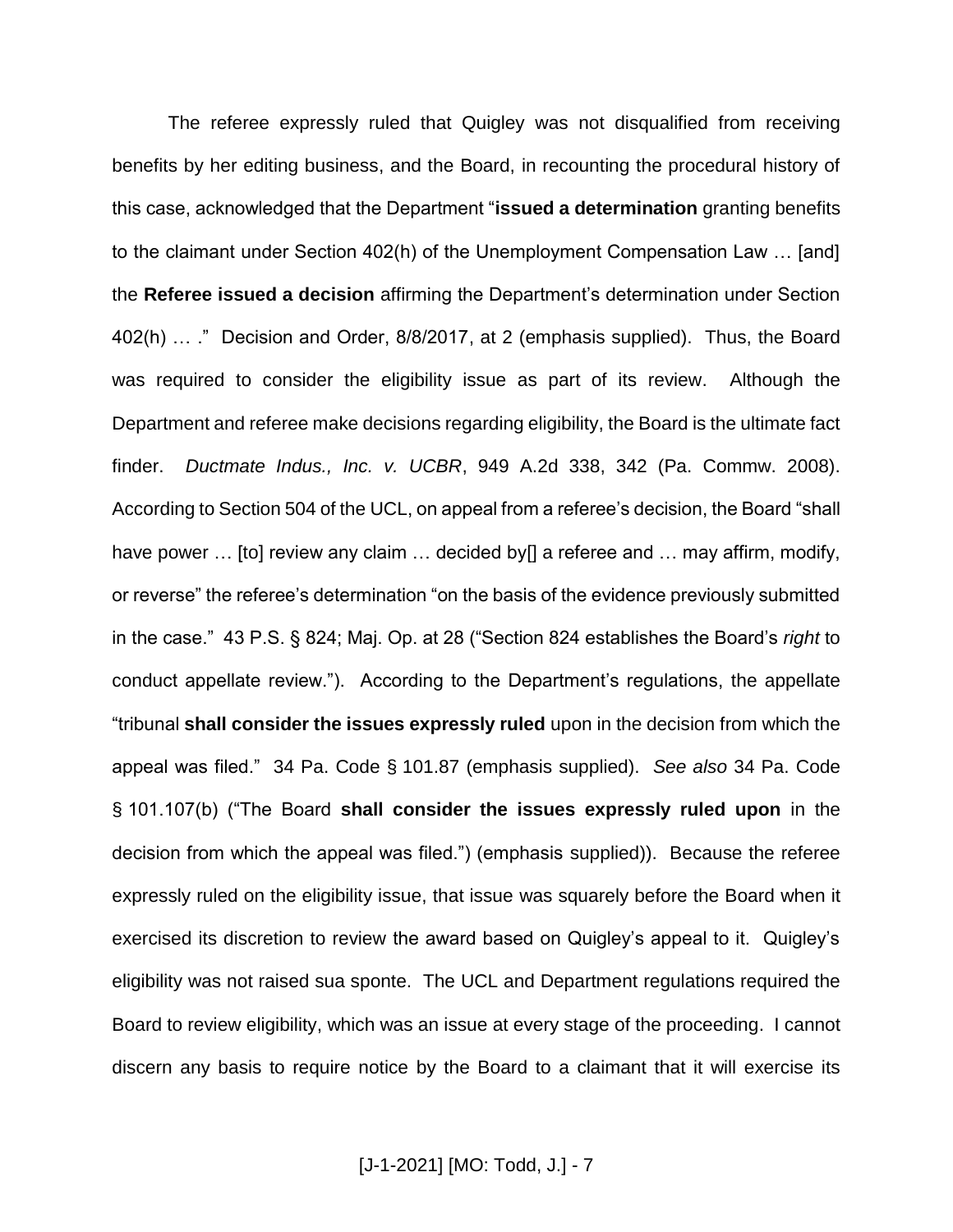statutory authority. Respectfully, in my view, the Majority effectively rewrites the statute to reach its conclusion.

Based on its premise that the eligibility issue was not expressly ruled upon, the Majority further claims that Quigley was prejudiced "by [the Board] depriving her of … the opportunity to be heard" on the question of eligibility. Maj. Op. at 34. In support, the Majority cites 34 Pa. Code § 101.107(a), which provides: "[I]ssues not previously considered or raised will not be considered by the Board, either upon application for, or in the determination of an appeal unless the speedy administration of justice, without prejudice to any party, will be substantially served thereby and are supported by the record." The Majority's reasoning is unsound because Section 101.107(a) applies when an issue was not previously considered or raised. As demonstrated, Quigley raised the eligibility issue when she applied for benefits, and the Department and referee expressly ruled on it. Thus, the Board was required to review it.

Furthermore, Quigley cannot dispute that she had an opportunity to be heard. She received a Notice of Hearing, advising her of a referee hearing scheduled for May 9, 2017 which, as recounted, notified her that her eligibility was at issue. On April 30, 2017, nine days before the hearing, she sent an email to the Board requesting a continuance<sup>4</sup> until

 $\overline{a}$ 

T.T., Referee Exhibit #1 (Notice of Hearing, 4/26/2017, at 3) (emphasis in original).

<sup>&</sup>lt;sup>4</sup> Included within the hearing notice was a provision titled "Continuance of Hearing":

If you cannot attend the hearing for any reason, you may request a continuance (postponement) of the hearing. You should do this as soon as possible. The Referee will grant this only for "proper cause" and upon terms that he/she deems proper. If a continuance is granted, a rescheduling will follow. **Requests for a continuance must be made in writing.**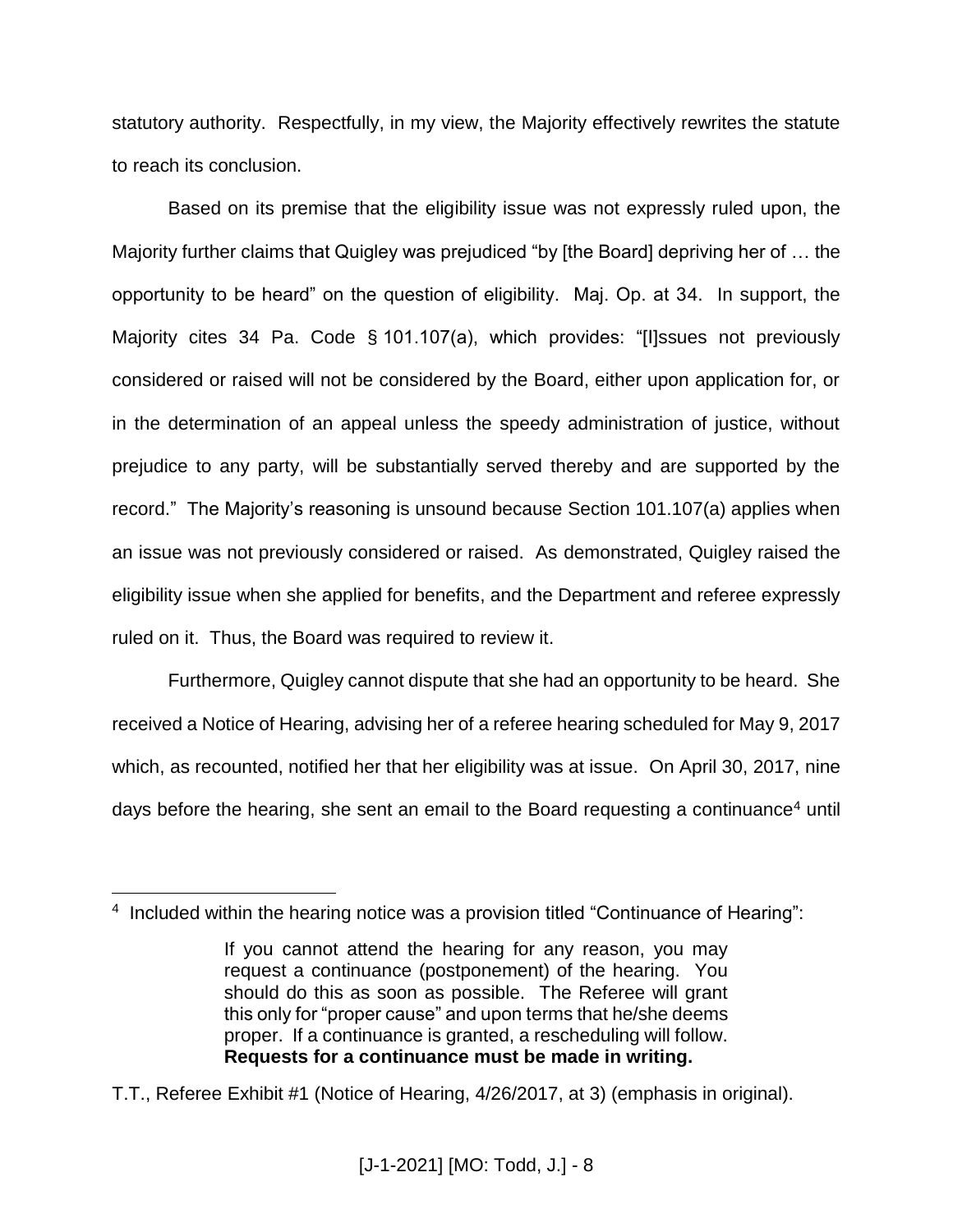"after the date of May 25, 2017" because she was "not able to appear in person on [May 9, 2017]." Email to RA-LI-UCBR-Philadelp@pa.gov, 4/30/2017. The next morning, May 1, 2017, a referee identified as "Beth" called Quigley and left a voicemail message "stating [the] request for continuance had been denied," explaining that "the hearing office cannot hold cases until the end of the month," and asking "for a reason for her not being able to attend the hearing." T.T., Referee Exhibit #3 (Report of Telephone Call on Hearings, 5/1/2017). Quigley did not respond.

Fatal to Quigley's request for relief are the facts that, at no time prior to the May 9, 2017 hearing, did she provide a "proper cause" reason for a continuance pursuant to 34 Pa. Code § 101.23(a)<sup>5</sup> or take any measures to confirm the status of her continuance request. Perhaps she believed that the documents she submitted on behalf of her benefits claim were sufficient to establish eligibility and that her one-time email communication was sufficient to secure a continuance.<sup>6</sup> Nevertheless, because she

 $\overline{a}$ 

<sup>&</sup>lt;sup>5</sup> "Continuance of a hearing will be granted only for proper cause and upon the terms as the tribunal may consider proper." 34 Pa. Code § 101.23(a).

<sup>&</sup>lt;sup>6</sup> On April 19, 2017, prior to the email request for a continuance, Quigley left a telephone message requesting that the Service Center contact her by email because her phone would be out of service for three weeks. Unemployment Service Center Claim Record, Annotation 170419 DHA7. She apparently presumed that her dictates as to her preferred method of communication would be followed even though she did not receive any confirmation. Justice Dougherty, in concurrence, points out that the Board's regulations require the referee to provide unrepresented parties with "every assistance compatible with the impartial discharge of its official duties." Concurring Op. at 3 (Dougherty, J.) (citing 34 Pa. Code 101.21(a)). Assuming for the sake of argument that this regulation pertains to scheduling matters, it does not relieve the applicant of exercising the most basic modicum of diligence in confirming that the continuance had or had not been granted. While I believe it is unreasonable for a claimant to presume that the individual preferences of a multitude of applicants for benefits can be accommodated by a government entity, it is cavalier for an applicant for benefits to fail to confirm the Service Center's intent to comply with the request for individualized treatment.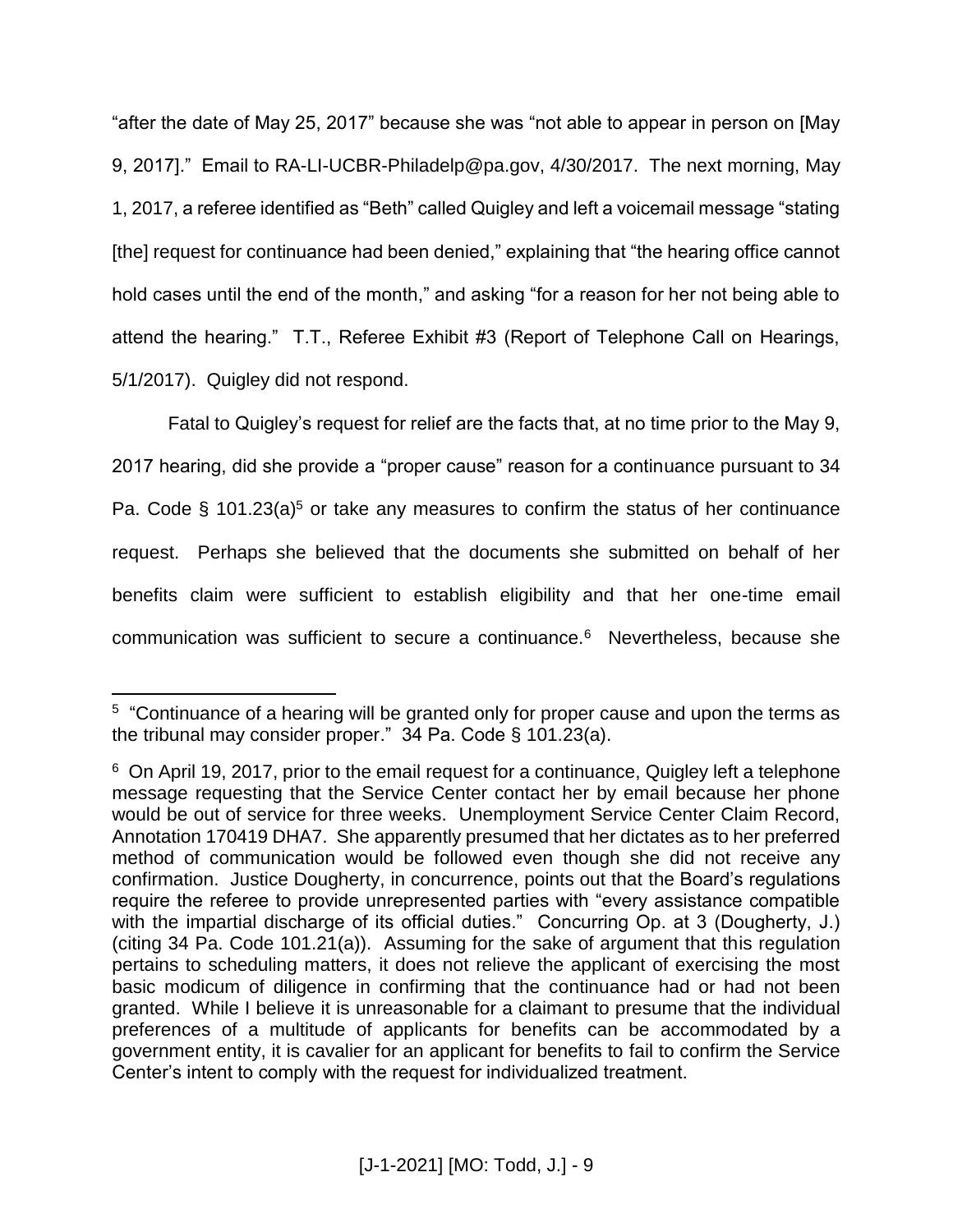chose not to confirm her request for a continuance or appear at the referee hearing, Quigley gave up her opportunity to submit sufficient evidence to demonstrate her eligibility and the proper deduction occasioned by her editing business income. T.T., at 1; Referee's Decision & Order, 5/11/2017, at 2. Critically, Quigley did not request that the hearing be reopened,<sup> $7$ </sup> an option that may have provided her with a second opportunity to provide proper cause for her absence and to be heard on the merits of her claim. Despite Quigley's failure to take advantage of this remedy to reopen the record, the Majority expresses distress over the Board's denial of Quigley's request for reargument before it. Majority Op. at 31. This was not an abuse of discretion and patently did not "compound" a problem with the Board's decision-making process. On two occasions, Quigley purely and simply did not follow easy rules. Pro se litigants are not entitled to relief from their disregard of opportunities presented to them. The Majority's decision to turn a blind eye to these record facts is baffling to me.

 $\overline{a}$ 

 $7$  Included within the hearing notice was a provision titled "Reopening after Scheduled Hearing":

If you are prevented from attending the scheduled hearing because of a compelling reason, you may request to have the hearing reopened. You must set forth the specific reasons and circumstances that are alleged to constitute "proper cause" for non-appearance at the scheduled hearing.

T.T., Referee Exhibit #1 (Notice of Hearing, 4/26/2017, at 3). *See also* 34 Pa. Code § 101.24(a) (providing that absent party must file written request to reopen case, identifying the "proper cause" reasons for not appearing at scheduled time), and 34 Pa. Code § 101.104(c)(3) ("The further appeal shall be allowed and additional evidence required … [where u]nder § 101.24 (relating to reopening of hearing) a request for reopening received after the decision of the referee was issued which constitutes a request for further appeal to the Board.").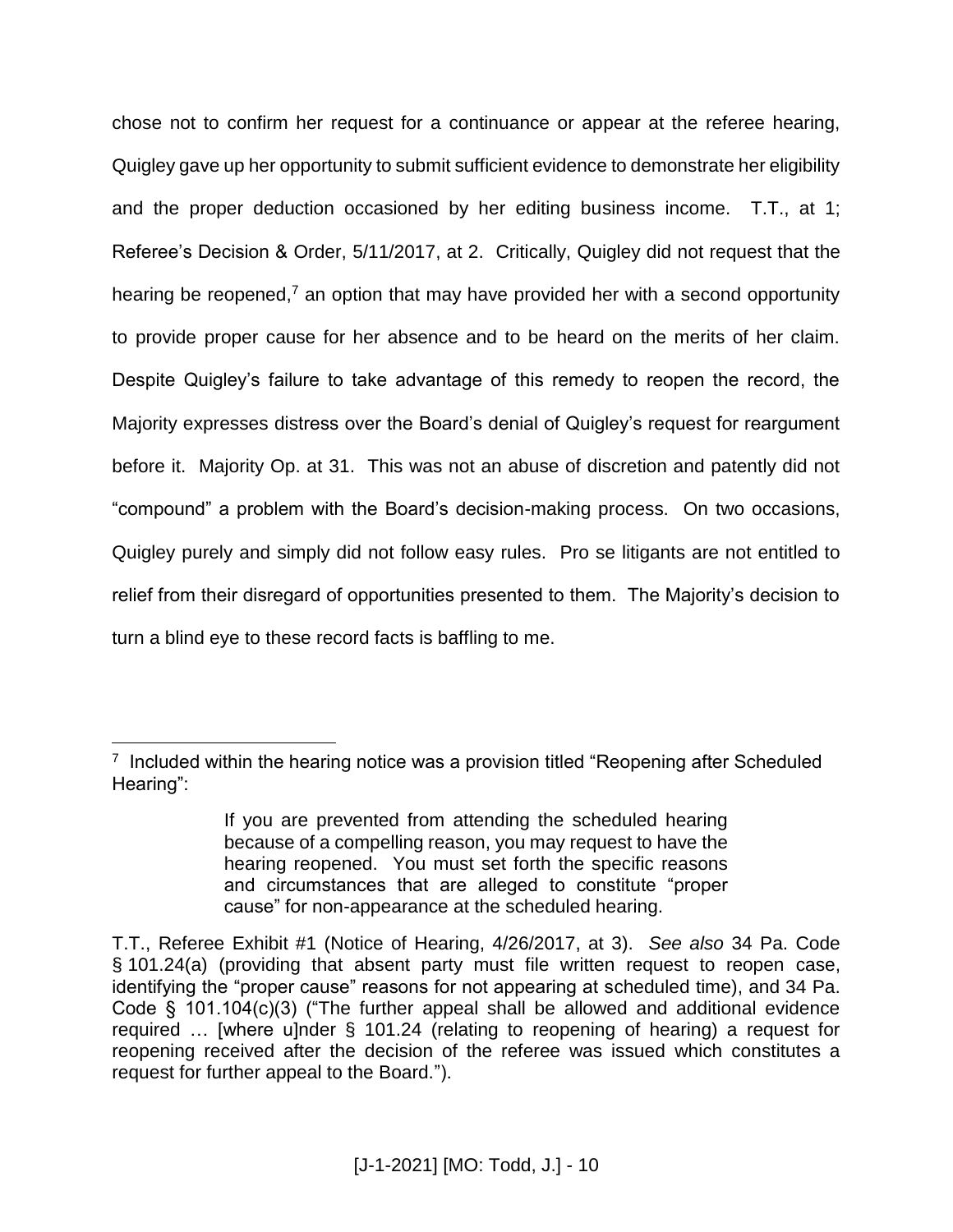The Board was not required to give Quigley another hearing. The Board had discretion to "allow or disallow any application for further appeal without hearing, solely on the basis of the application and the record." 34 Pa. Code § 101.104(a). Where the Board allows an appeal, it "will review the previously established record and determine whether there is a need for an additional hearing." *Id.* § 101.104(c).<sup>8</sup> Based on the previously established record, the Board exercised its discretion as the final arbiter of eligibility and rejected Quigley's claim on the existing record, holding that she failed "to present competent evidence for the [Board] to conclude that she fit into the sideline activity exception." Decision and Order, 8/8/2017, at 1.<sup>9</sup>

In sum, the record confirms that Quigley had the requisite notice of the eligibility issue from the filing of her claim for unemployment compensation benefits and throughout the appeal process. Quigley had the opportunity to submit evidence in support of her claim for benefits and her challenge to the deduction amount, but she did not appear at the referee hearing due to her own inaction, not the denial of due process. The Board

 $\overline{a}$ 

<sup>&</sup>lt;sup>8</sup> However, the Board must accept an appeal and take additional evidence where, inter alia, the record below is silent, incomplete or erroneous regarding a material point or there appears to have been a denial of a fair hearing. 34 Pa. Code § 101.104(c)(1–2). Notably, Quigley does not argue that she was entitled to present additional evidence because the record was silent, incomplete, or erroneous regarding the question of her eligibility or that she was denied a fair hearing. It would have been disingenuous to claim that she was denied a fair hearing because she failed to appear at the scheduled hearing and made no effort to exercise her right to attempt to reopen the record.

<sup>&</sup>lt;sup>9</sup> Justice Dougherty provides a thoughtful argument that the Board's decision was "based upon violations of applicable administrative procedure, and the decision was not supported by substantial evidence." Concurring Op. at 5 (Dougherty, J.). Although Justice Dougherty may have articulated grounds to affirm the Commonwealth Court "for any reason," the issue of whether the Board properly exercised its discretion as the final arbiter of Quigley's eligibility is not before this Court. Our grant of review was limited to whether the Commonwealth Court's decision unduly restricted the Board's scope of review. I maintain that it did.